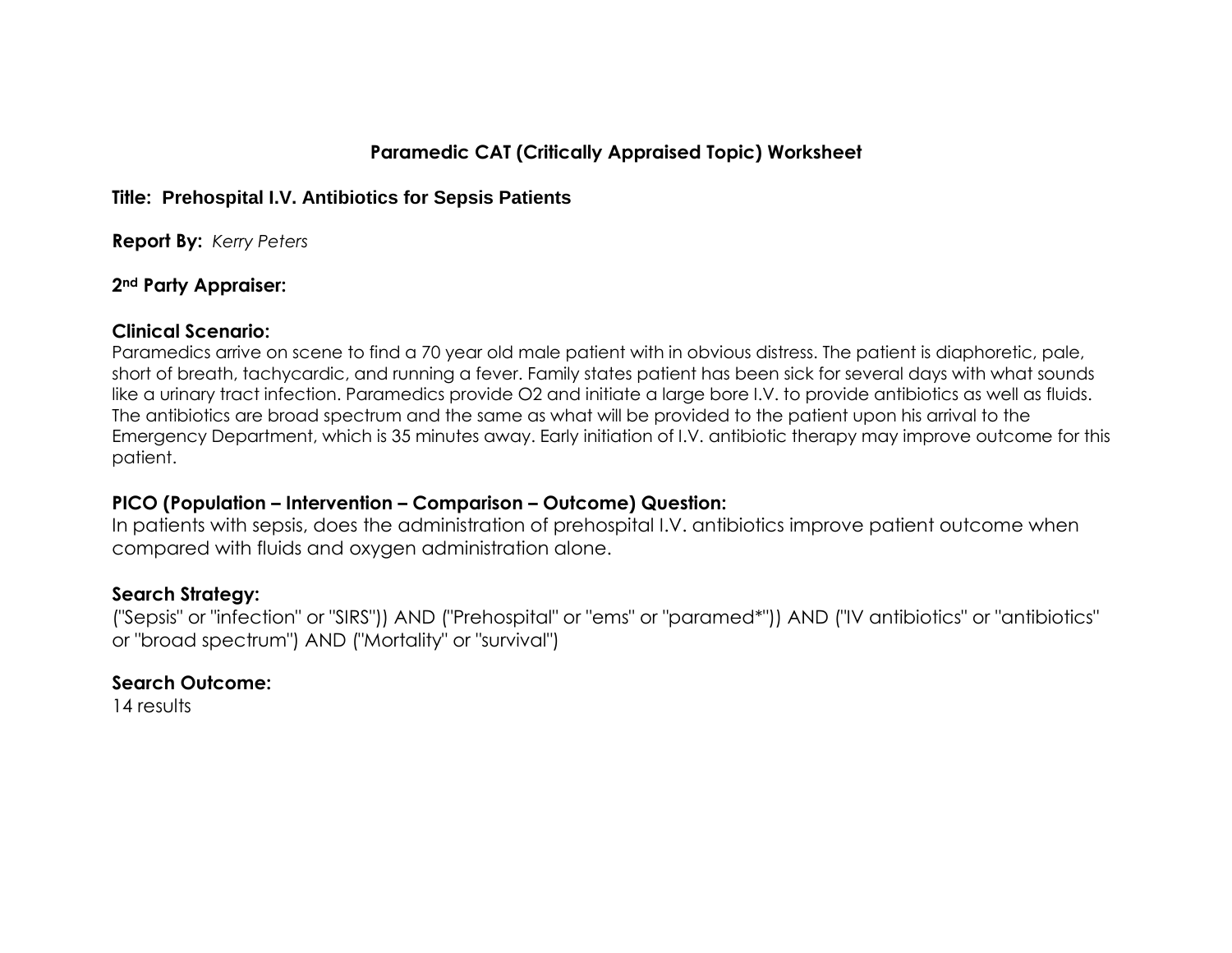| <b>Relevant Papers:</b> |                                                            |                                                                         |                                                                                                                                      |                                                                                                                                                                                                                                                                          |                                                                                                                                                                                 |  |  |  |
|-------------------------|------------------------------------------------------------|-------------------------------------------------------------------------|--------------------------------------------------------------------------------------------------------------------------------------|--------------------------------------------------------------------------------------------------------------------------------------------------------------------------------------------------------------------------------------------------------------------------|---------------------------------------------------------------------------------------------------------------------------------------------------------------------------------|--|--|--|
| AUTHOR, DATE            | POPULATION:<br>SAMPLE<br><b>CHARACTERISTICS</b>            | <b>DESIGN (LOE)</b>                                                     | <b>OUTCOMES</b>                                                                                                                      | <b>RESULTS</b>                                                                                                                                                                                                                                                           | STRENGTHS/<br>WEAKNESSES                                                                                                                                                        |  |  |  |
| Alam et. al. 2017       | 2698 adult patients<br>with varying severity<br>of sepsis. | prospective<br>randomised<br>controlled open<br>label trial<br>$-LOE$ 1 | 1* decrease in<br>mortality<br>$2*$ increase<br>awareness of<br>sepsis in EMS<br>personnel leading<br>to positive patient<br>outcome | Within 28 days 8% of<br>patients in<br>intervention group<br>had died and 8% in<br>the usual care group<br>had died. $p = 0.78$<br>Within 90 days 12% of<br>patients in the<br>intervention group<br>had died and 12% in<br>the usual care group<br>had died. $p = 0.87$ | +randomised,<br>similar patient<br>groups<br>+trial overseen by<br>independent<br>body<br>-does not factor in<br>transport times<br>-mixed level of<br>severity                 |  |  |  |
| Femling et. al. 2014    | 485 adult patients<br>with varying severity<br>of sepsis.  | prospective<br>review of sepsis<br>and septic<br>shock cases<br>$-LOE2$ | determine if there<br>is a difference in<br>outcome<br>between patients<br>arriving by EMS<br>and walk-ins                           | 30% of patients<br>arriving by EMS died<br>and 31% of walk-in<br>patients died.<br>Time to antibiotics for<br>patients arriving by<br>EMS was 87 minutes<br>and 120 minutes for<br>walk-ins.                                                                             | -significant<br>differences<br>between patient<br>groups, patients<br>arriving by EMS<br>were significantly<br>sicker than those<br>walk-ins.<br>- larger sample<br>size needed |  |  |  |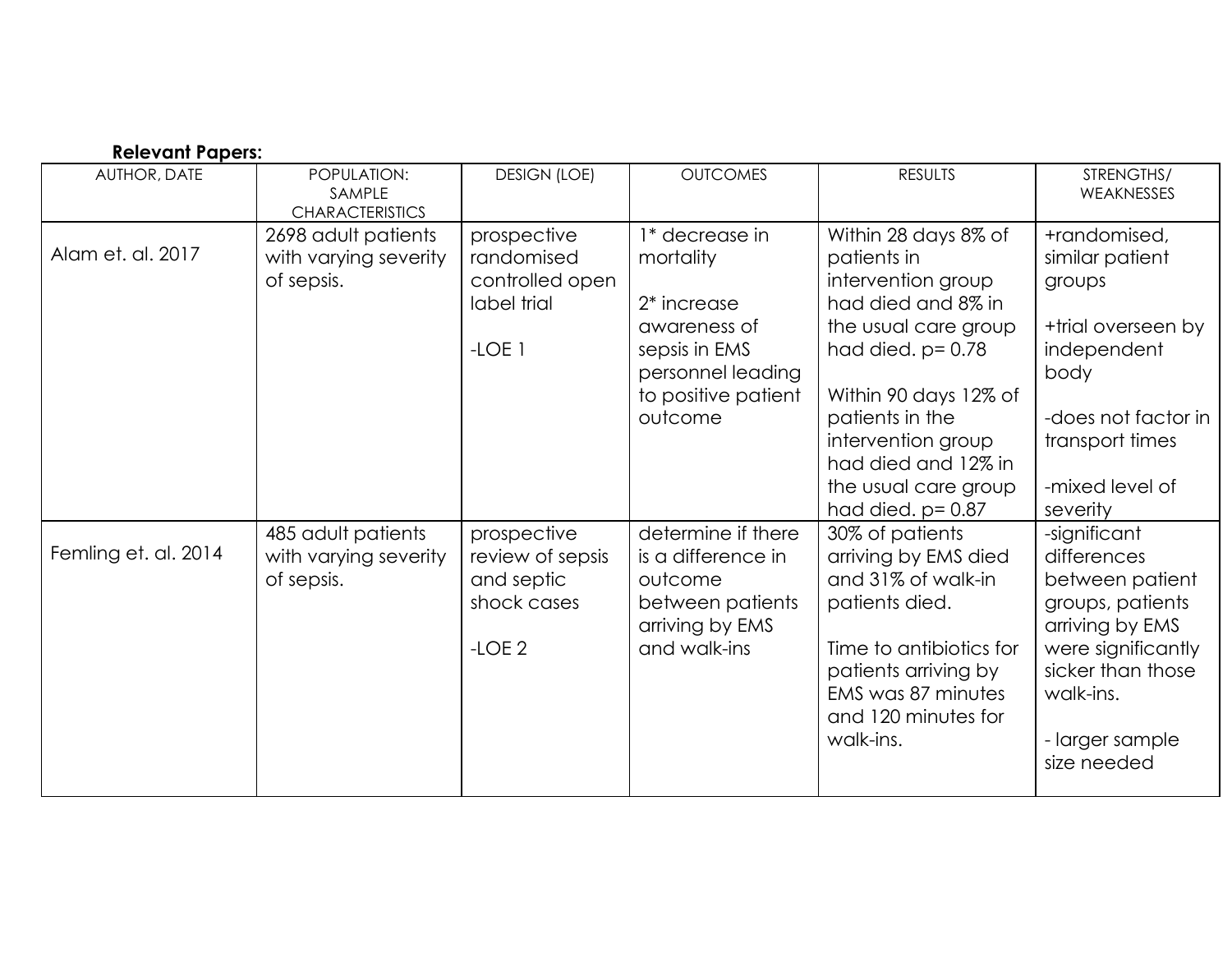| Band et. al. 2011 | 963 adult severe<br>sepsis patients | evaluation of<br>prospectively<br>collected data<br>using control<br>group,<br>observational | 1*patients arriving<br>by EMS would<br>receive expedited<br>ED care thus<br>improving<br>outcome. | Mortality rate for<br>patients arriving by<br>EMS was 26%<br>compared to 14% for<br>non-EMS. $[p < 0.001]$                                            | - age, sex, race<br>and serum<br>lactate score<br>differs amongst<br>the two groups<br>-not clear what |
|-------------------|-------------------------------------|----------------------------------------------------------------------------------------------|---------------------------------------------------------------------------------------------------|-------------------------------------------------------------------------------------------------------------------------------------------------------|--------------------------------------------------------------------------------------------------------|
|                   |                                     | LOE <sub>2</sub>                                                                             | 2*decreased<br>mortality primary<br>outcome for<br>patients arriving<br>by EMS                    | Transport of critically<br>ill patients to the ED<br>by municipal<br>EMS was not<br>associated with<br>adjusted differences<br>in hospital mortality. | <b>treatments</b><br>ambulance crews<br>provided<br>-treatment<br>received in ED<br>differed           |

## **Comments:**

-it is unclear if all studies used one ambulance service or multiple services and what their protocols may entail for sepsis recognition and treatment.

-time to I.V. antibiotics and fluids are noted in each study as an important determinant of favorable outcome. -serum lactate could be an important classification factor for septic patients in future studies.

# **Consider:**

In reference to the initial question, there does not appear to be a significant difference in mortality between those patients who receive either in-hospital or out-of-hospital I.V. antibiotics. It is clear that sepsis that has progressed to shock has a high mortality rate regardless of treatment or time of initiation. The studies themselves could be improved to have tighter perimeters within patient groups as well as what treatments will be provided